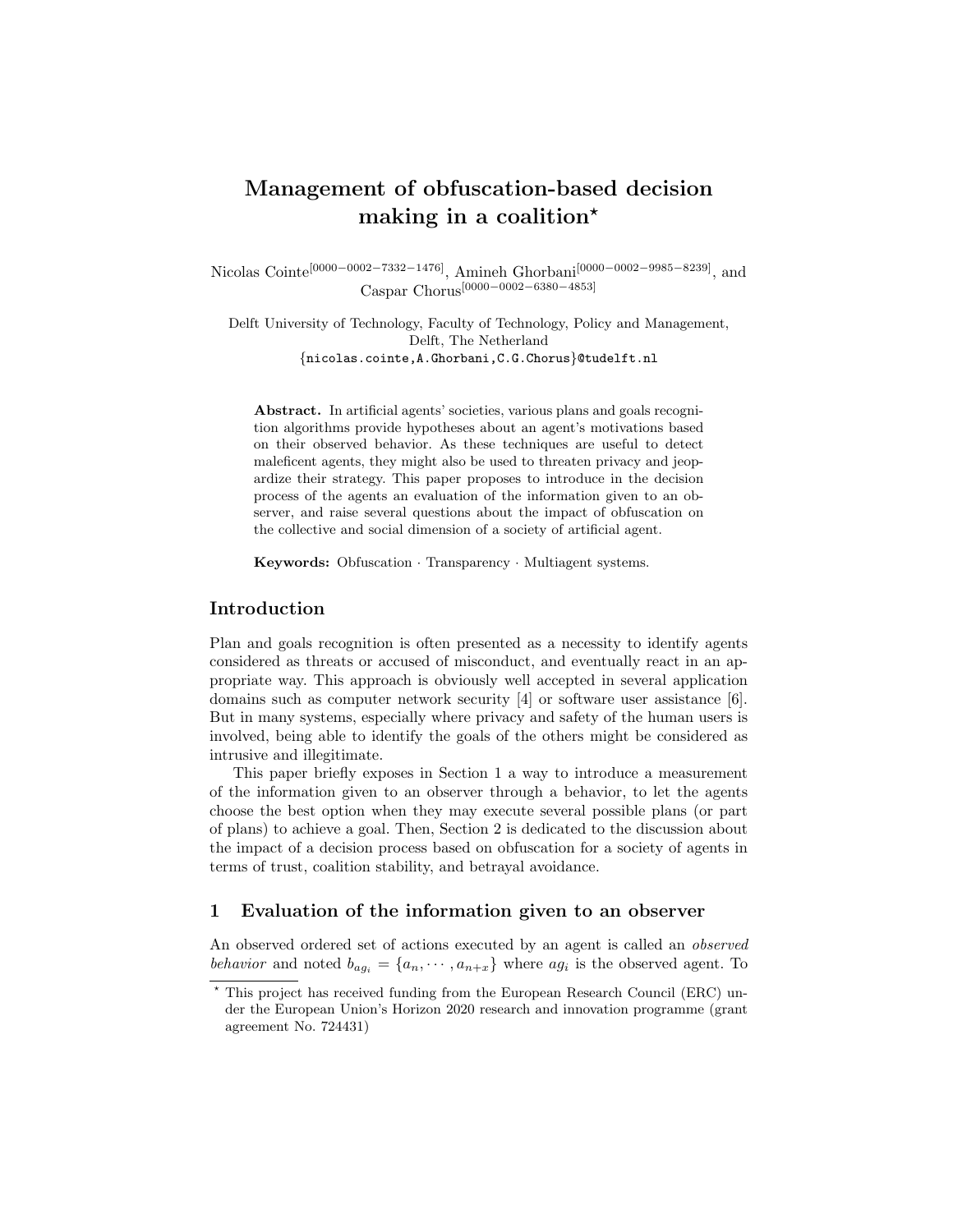#### 2 N. Cointe et al.

identify the goals and plans used by an agent with an observation and interpretation of its behavior, the Plan Recognition (PR)[\[8\]](#page-3-2) methodology proposes a way to infer the most likely goal according with a shared plan library [\[7,](#page-3-3)[10\]](#page-3-4). To do so, the observer compares the behavior with a plan library defined by Kabanaza et al. as a tuple  $L = \langle A, G, I, R \rangle$  with A a set of actions, G a set of goals,  $I \subseteq G$  a set of intendable goals and R a set of goal-decompostion rules defined as  $q \to \tau$  meaning that the goal q can be accomplished by achieving each element of the partially ordered string  $\tau$  over the alphabet  $(A \cup G)$  represented as a pair  $[\beta, C]$ .  $\beta \in (A \cup G)*$  represents a string of goal and action symbols and C is a set of ordering constraints. A constraint  $(i, j)$  means that the  $i<sup>th</sup>$  symbol of  $\beta$  must be achieved or executed before the  $j<sup>th</sup>$  symbol of  $\beta$ .

This definition is only a conceptual view of the observer and is used to evaluate the similarity between an observed behavior and a set of plans, even if the observed agent is not really using this plan library (for instance, if the observed agent is a human being) or if the actions are not entirely observable (e.g. if they are internal actions or if agents only have a local perception). We denote A the set of the agents and  $b_a$  a sequence of actions executed by an agent  $a \in \mathcal{A}$ (called behavior of a). An *explanation* of an observed behavior  $b_a$  is defined [\[4\]](#page-3-0) as a minimal forest of plan trees to allow the assignment of each observation to a specific action in the plans.

Considering these concepts, a Plan recognition problem PR [\[10\]](#page-3-4) is defined by a tuple  $\langle L, b \rangle$ . A PR solving algorithm takes the plan library L and an observed behavior b, and returns a set of explanations consistent with the observations. Many efficient algorithms have been proposed in the literature to solve PR problems, such as ELEXIR[\[3\]](#page-3-5), PHATT[\[4\]](#page-3-0), YAPPR[\[5\]](#page-3-6), DOPLAR[\[7\]](#page-3-3) and SLIM[\[9\]](#page-3-7).

As an observer agent may use these techniques to analyze a behavior, an observed agent may take in consideration the information provided through the observations in order to obfuscate [\[2\]](#page-3-8) her goals or at the opposite, make it as transparent as possible. Obfuscation is here a manner to have more control and select who you want (or should) share information with, and must be distinguished from deception as it does not broadcast fake information or leads to delude observers, but cares about (and minimizes) the given information.

We introduce the set  $\mathcal{E}_{b_{agg}}$  of the explanations of the behavior  $b_{agg}$  according with the shared plan library  $\tilde{L}$  and produced by an explanation function  $EF$  such as  $EF: I \times b_{ag_i} \to \mathcal{E}_{b_{ag_i}}$  where  $e_j \in \mathcal{E}_{b_{ag_i}}$  is set of pairs of an observed action  $a_{ag_i,t}$ associated with an intendable goal  $g \in I$ . An intuitive, but inefficient approach to evaluate the set of the possible explanations require to explore the space of all the possible combinations of pairs. The size of this space is  $\mathcal{O}(|I|^{|b_{ag_i}|})$ , that makes any naive implementation suffers from a combinatorial explosion. Many efficient algorithm are building incrementally the explanation set and updating it during the observation [\[1\]](#page-3-9), and tends to eliminate the most unlikely hypothesis at each step [\[7\]](#page-3-3). We define then the Most Probable Goal (or MPG) as the intendable goal the most associated with actions in the set  $\mathcal{E}_{b_{agg}}$  of all the possible explanations for the behavior  $b_{ag_i}$ . As a naive measure of the *likelihood* of this plan, we may consider the proportion of action-goal pairs containing the MPG in  $\mathcal{E}_{b_{ag_i}}$ . An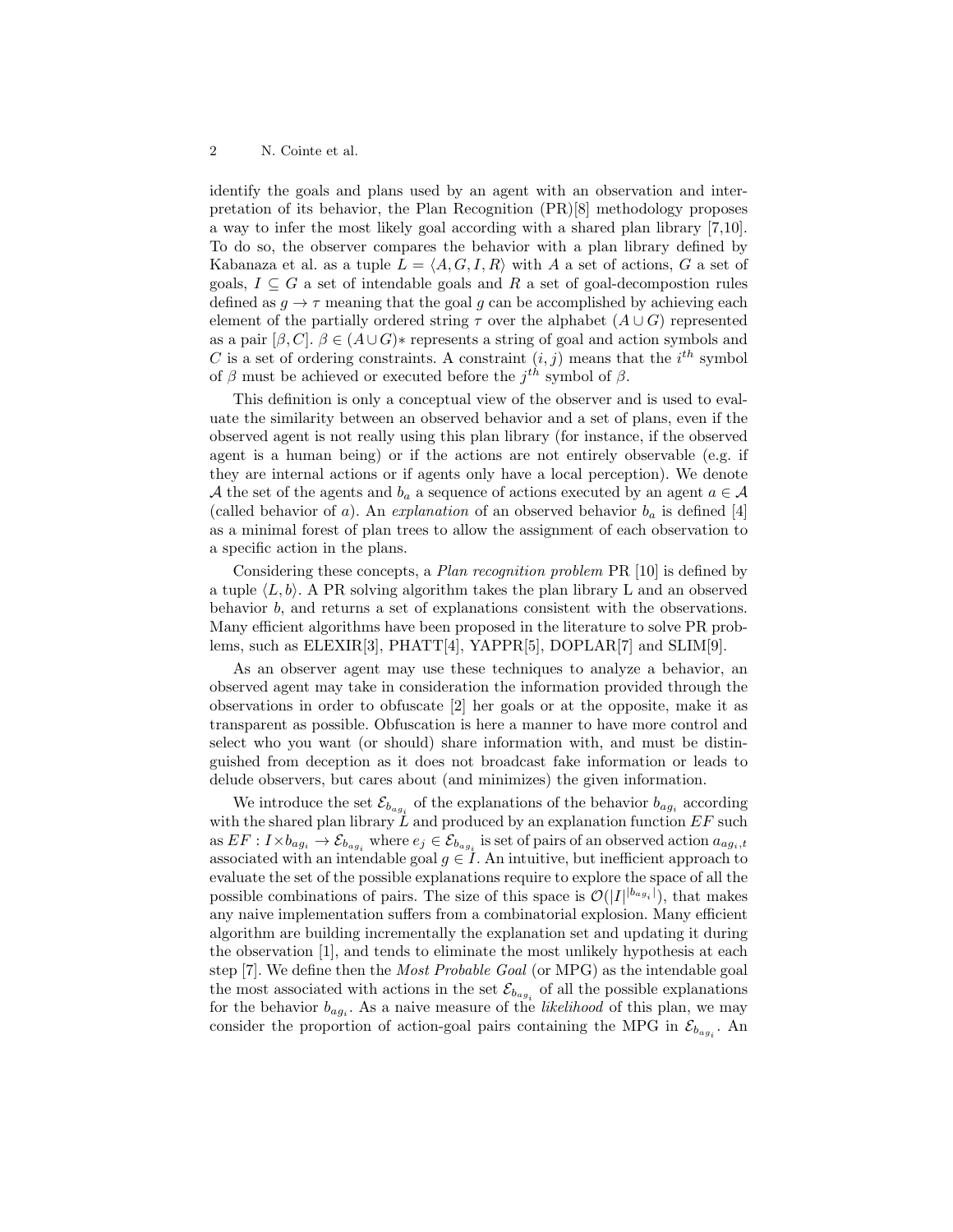onlooker agent is defined as an agent that infers and updates, for each action executed by an agent  $a_i$  and perceived through her perception function, such belief as isTheMPGof(ig,  $ag_i$ ). This predicate mean that  $ig \in I$  is considered at this moment as the Most Probable Goal of the agent  $a g_i$  according with the reasoning process defined in this section.

In order to integrate the impact of a decision for a potential onlooker, we provide here a new process to add in the context of a plan some additional information and introduce the predicates  $maximizeEntropy(c, t, O, b, h_{c,t,b})$  and minimizeEntropy $(c, t, O, b, h_{c,t,b})$  with c a choice, such as  $c \in A \cup G$ , t the moment when the choice is supposed to be executed, O the set of options, or possible choices, such as  $O \subseteq A \cup G$  and  $c \in O$ , b the past behavior of the agent until t,  $h_{c,t,b}$  the shannon entropy of the likelihood of all the intendable goals if the choice  $c$  is executed from  $t$  and observed in addition with the behavior  $b$ .

The predicate  $\text{maximize} \text{Entropy}(c, t, O, b, h_{c,t,b})$  is true iff  $\exists c' \in O$  such as  $h_{c',t,b} > h_{c,t,b}$ . Respectively, the predicate  $minimizeEntropy(c, t, O, b, h_{c,t,b})$ is true iff  $\sharp c' \in O$  such as  $h_{c',t,b} < h_{c,t,b}$ . Obfuscation-based decision makers maximizes entropy for all the intendable goals of I. Transparency-based decision maker minimizes the entropy to maximize the likelihood of their intended goal. Here, obfuscation-based decision making differs from deception-based agents as it does not tend to behave such that  $P(b_a|ig') > P(b_a|ig)$  with  $ig \in \mathcal{I}$  the selected intendable goal the agent actually wants to achieve and  $ig' \in \mathcal{I}$  another intendable goal of the library L.

A proof of concept has been implemented to illustrate these concepts both in a realistic application or in randomly-generated plan libraries, to illustrate and compare the results of these strategies<sup>[1](#page-2-1)</sup>.

## <span id="page-2-0"></span>2 Obfuscation and cooperation

Let us imagine an application where agents are allowed to cooperate, able to hamper the success of the others' plans, and have a motivation to do so (for instance in a cooperative zero-sum game). If the target is engaged in a cooperation, a plan failure may have an impact on the coalition's efficiency. In this case, to hide the goals and selected plans to the opponents seems a major concern. As a counterpart, being able to explain your goals and plans to the coalition might be a requirement to both prevent betrayals from malicious agents and coordinate actions (for instance : resources sharing, avoid deadlocks and so on). To verify the likelihood of a declared explanation and build a trust-based relationship, agents may observe the other members of the coalition and verify that the given explanation is in the set of the possible explanations of the observed behavior. The design of such framework will be the next step in our research.

We also have to explore the potential benefit for an observer if an agent is identified as a member of a coalition. If the observer assumes that a set of agents are probably trying to achieve a common goal, and eventually using coordination

<span id="page-2-1"></span><sup>&</sup>lt;sup>1</sup> Download it, and find more information on <www.nicolascointe.eu/projects/>